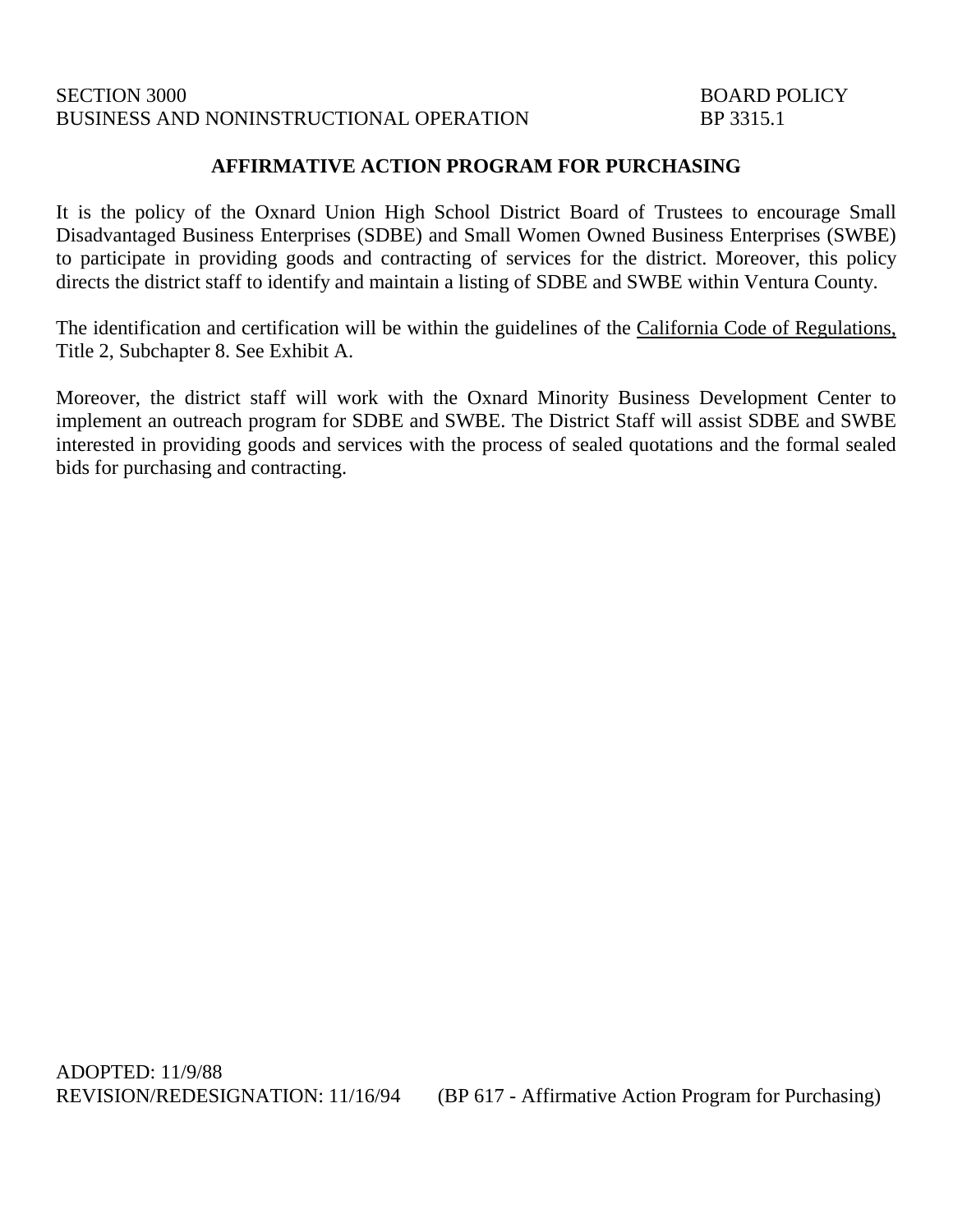# **AFFIRMATIVE ACTION PROGRAM FOR PURCHASING**

- 1. The Director of Purchasing and the Director of Maintenance, Operations and Transportation will notify the Oxnard Minority Business Development Center of all opportunities to supply goods and services to the District.
- 2. The purchasing department will establish a vendor file which identifies SDBE and SWBE within Ventura County.
- 3. District bid forms will be revised to allow businesses to identify themselves as SDBE and SWBE.
- 4. All public notices will include the phrase "Minority and Woman Owned Business Enterprises are encouraged to participate".
	- 5. Bid award recommendations to the Board will include the number of bidders who were SDBE or SWBE and if the successful bidder is a qualified SDBE or SWBE.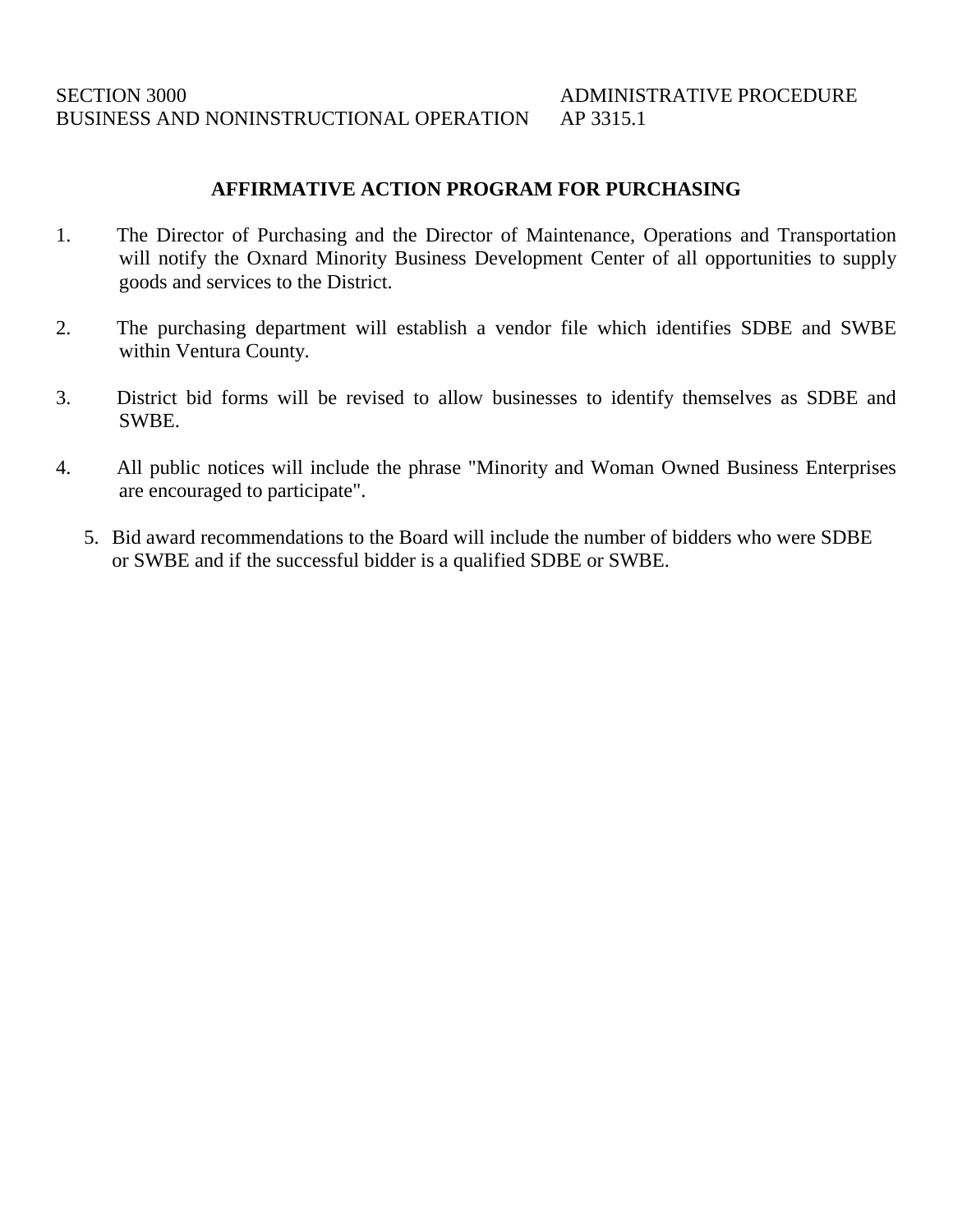### **Small Business Qualifications Under TITLE 2, Subchapter 8 of the California Code of Regulations**

A concern shall not qualify as a Small Business if it is an affiliate of another concern that would not be considered a Small Business or their affiliation would not be considered a Small Business.

## $\triangleright$  NON-MANUFACTURER

A non-manufacturer shall qualify as a Small Business if it is classified by the Small Business Office in one of the following industry groups and its receipts in the aggregate for the preceding three years does not exceed the maximum receipts specified below for the applicable industry group:

|                       | Receipts for the             |
|-----------------------|------------------------------|
| <b>Industry Group</b> | <b>Preceding Three Years</b> |
|                       |                              |
|                       |                              |
|                       | 6,000,000                    |
|                       |                              |
|                       | 6,000,000                    |
|                       | 6,000,000                    |
|                       | 6,000,000                    |
|                       | 6,000,000                    |
|                       | 6,000,000                    |
|                       | 6,000,000                    |
|                       | 6,000,000                    |
|                       |                              |
|                       | 6,000,000                    |
|                       |                              |
|                       |                              |
|                       | 6,000,000                    |
|                       |                              |
|                       | 6,000,000                    |
|                       | 6,000,000                    |
|                       |                              |
|                       | 6,000,000                    |
|                       | 6,000,000                    |
|                       |                              |
|                       |                              |
|                       |                              |
|                       |                              |
|                       |                              |

#### $\blacktriangleright$  MANUFACTURER

A manufacturer shall qualify as a Small Business if it is classified by the Small Business Office in one of the following industry groups and its receipts in the aggregate for the preceding three years does not exceed the maximum receipts specified below for the applicable industry groups:

|                       | <b>Receipts for the</b>      |
|-----------------------|------------------------------|
| <b>Industry Group</b> | <b>Preceding Three Years</b> |
|                       |                              |
|                       |                              |
|                       |                              |
|                       |                              |
|                       |                              |
|                       |                              |
|                       |                              |
|                       |                              |
|                       |                              |
|                       |                              |
|                       |                              |
|                       |                              |

|                       | Receipts for the             |
|-----------------------|------------------------------|
| <b>Industry Group</b> | <b>Preceding Three Years</b> |
|                       |                              |
|                       |                              |
|                       |                              |
|                       |                              |

#### **I certify under the penalty of perjury that the information is true and correct.**

Signature of Perosn Authorized to Sign This Application Name and Title of Person Signing (Please Type or Print) \_\_\_\_\_\_\_\_\_\_\_\_\_\_\_\_\_\_\_\_\_\_\_\_\_\_\_\_\_\_\_\_\_\_\_\_\_\_\_\_\_\_\_\_\_\_\_\_\_\_\_\_\_\_\_\_\_\_\_\_\_\_\_\_\_\_\_\_\_\_\_\_\_\_\_\_\_\_\_\_\_\_

Return to: Affirmative Action Program Oxnard Union High School District